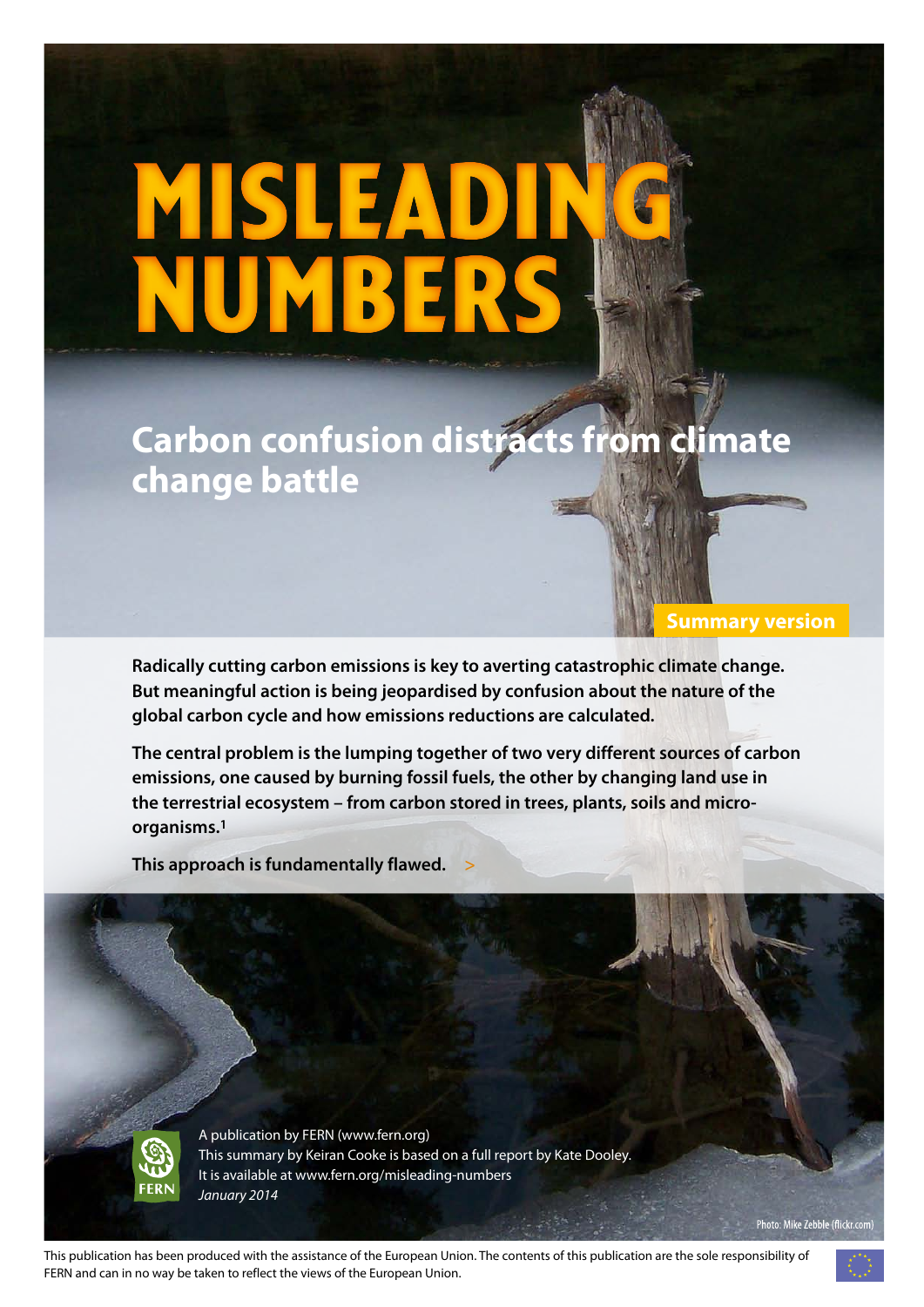**>**

**The two are not interchangeable: it is a mistake to think that emissions from fossil fuels can be negated by increasing or protecting the storage potential of forests and other land based carbon. Nor is it possible to calculate the two in the same way.** 

**Fossil fuel emissions – from industrial and other processes – can be estimated and measured at source and calculated with reasonable confidence. Terrestrial emissions present a far greater challenge: they are distributed over huge areas and subject to large inter-annual variations, making them difficult to measure and virtually impossible to extrapolate, despite recent advances in measurement techniques.**

**Yet successive climate negotiations have treated fossil fuel emissions and terrestrial emissions as equals, accounting and bundling them together in a similar fashion. The EU is noteworthy in differentiating between the two in its domestic legislation. But others, including those framing** 

**post-Kyoto climate processes and designing mitigation measures, have been operating on a false premise. Such misguided actions could increase rather than limit fossil carbon emissions.**

**It is particularly concerning that the fundamental difference between carbon sources is confusing ongoing negotiations on Reducing Emissions from Deforestation and Forest Degradation or REDD+. Too much attention, time and money is being spent on trying to account for carbon emissions from forests. Rather than emissions, the focus should be on identifying the drivers of forest loss and quantifying their extent.**

**Furthermore, if the fundamental difference between fossil and terrestrial carbon is not recognised, then there is a clear danger that carbon 'savings' from changing land use – which cannot be accurately calculated and may only be temporary – will be used to justify the continued and irreversible combustion of fossil fuels. The result will be a cumulative increase of greenhouse gases (GHG) within a relatively short time.**



**2012 GLOBE Carbon Cycle Project, a collaborative project between the University of New Hampshire, Charles University and the GLOBE Program Office.**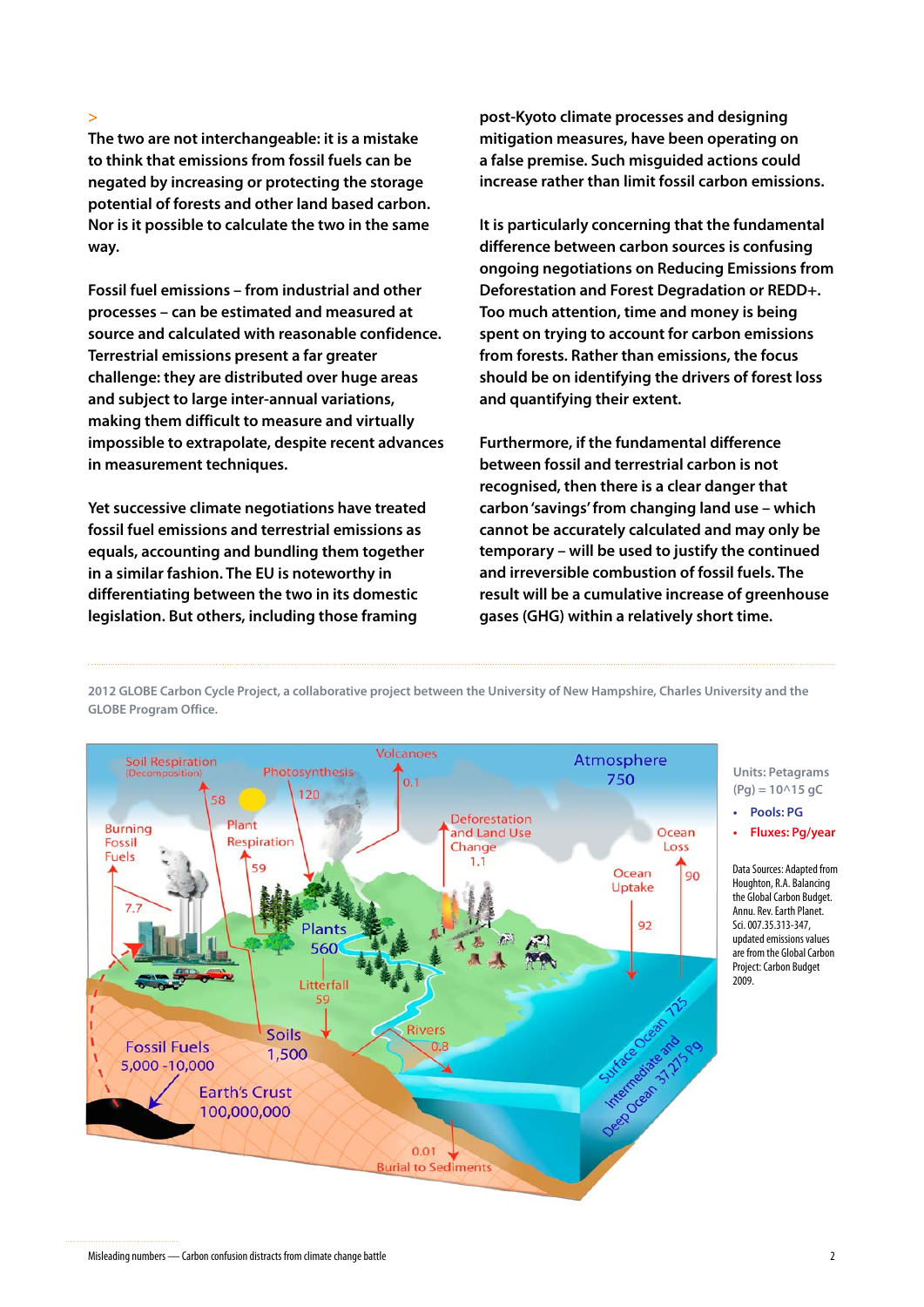#### **Understanding the differences**

**Carbon is essential for the creation and continuation of life. It is present in all living organisms: when organisms die the carbon is recycled – contributing to a process known as the carbon cycle.** 

The vocabulary of carbon can be confusing. Carbon is stored in pools (known as stocks), while the processes that transfer it from one pool to another are known as fluxes. Carbon pools that store carbon are called sinks, while those that emit carbon dioxide  $(CO<sub>2</sub>)$  are termed sources. Stocks and fluxes vary widely from region to region as well as on an annual or even daily basis, with sinks turning into sources as a result of variations in climate.

There are three above ground carbon pools: the atmosphere, the oceans and terrestrial ecosystems. In what is a state of dynamic equilibrium, carbon continuously cycles between these pools, maintaining a relatively steady level of atmospheric  $CO<sub>2</sub>$  over time.

The only permanent stock or reservoir of carbon is the fossil carbon pool, accumulated over millions of years and stored underground. When this stock of below ground carbon is disturbed and exploited by humans the carbon cycle is disrupted. Since the start of the industrial revolution these underground sources of carbon have been mined and burned, releasing carbon into the atmosphere, causing climate change.

The world now combusts 400 years worth of accumulated biological matter in the form of fossil fuels every year,<sup>2</sup> with vast amounts of GHG – mainly  $CO<sub>2</sub>$  – being released, primarily the result of the burning of coal, oil and gas.

While for all practical purposes emissions from this below ground fossil carbon pool are irreversible, the same is not true for terrestrial carbon pools. Land based carbon stocks, such as forests, are highly reversible: their carbon is held for

When it comes to terrestrial carbon stocks and fluxes, the word "accounting" is misleading, it is more accurate to talk about estimated figures

years or centuries at most and then recycled and returned to the atmosphere.

Studies have shown<sup>3</sup> that while it's important to limit carbon losses from the land in order to reduce global GHG emissions, the maximum amount of reduction that can be achieved from terrestrial sources is equal to only a small fraction of potential fossil fuel emissions.



From: [http://www.redd-monitor.org/2009/11/04/20-of-co2-emissions-from-deforestation](http://www.redd-monitor.org/2009/11/04/20-of-co2-emissions-from-deforestation-make-that-12/)[make-that-12/](http://www.redd-monitor.org/2009/11/04/20-of-co2-emissions-from-deforestation-make-that-12/)

Furthermore, considering carbon storage on land as a way to 'offset' GHG emissions from the fossil carbon pool is scientifically flawed: there is a natural limit to the amount of carbon that can be held in the terrestrial carbon pool. And, over time, as global warming intensifies, these terrestrial carbon stocks could well become carbon sources.

The point is that reducing fossil fuel emissions remains the key element for stabilising atmospheric  $CO<sub>2</sub>$  concentrations.4 Carbon emissions from terrestrial ecosystems have a finite mitigation potential, which is easily dwarfed by the amount of fossil carbon we could yet release.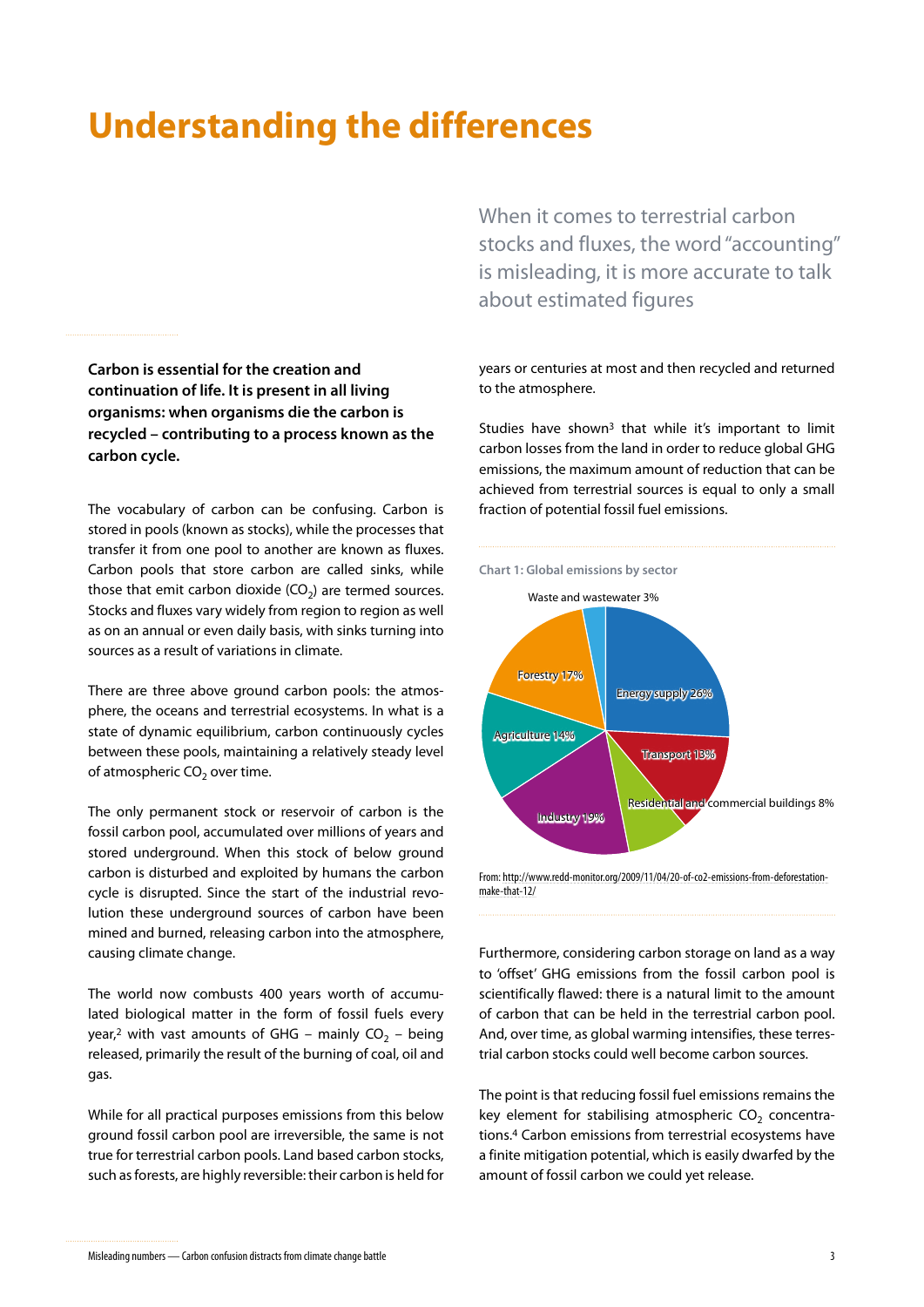### **Carbon measuring problems**

**Measuring how much carbon is stored and emitted from terrestrial sources is fraught with difficulties. There's no doubt that various techniques for measuring terrestrial carbon have become considerably more sophisticated in recent years. For example remote sensing – along with ground truthing – has been shown to have high levels of accuracy in estimating deforestation rates.5**

However such techniques have severe limitations when it comes to the collection of data on carbon emissions. Land use change is generally considered the most difficult component when it comes to quantifying the global carbon cycle.6

In the case of forests, because carbon emissions depend not only on the area of forest cover change but also on associated biomass loss, remote sensing has been found to result in wide variations in emissions data, and conclusions can vary considerably.7

Simply converting measurement of forested areas to estimates of carbon stocks is fraught with error: in many cases uncertainty levels of 50 per cent or more have been reported.8 Often, only parts of a forest are measured: to have a complete inventory all areas of forest should be surveyed, not just for tree type and levels of deforestation or degradation but also for above and below ground biomass, dead wood, litter and soil. To undertake such comprehensive surveys – in areas as big as the Amazon or Congo Basin – would be virtually impossible in terms of expertise, expense and time.

There is little or no historical data on emissions from terrestrial carbon stocks. This means that researchers often retrospectively project data using model simulations: again, this can result in inaccuracies which can become amplified over time.<sup>9</sup>

'Reducing emissions in the land use sector cannot compensate for a lack of reduction in industrial emissions.'



**Fossil fuel deposits take millions of years to form, yet modern civilisation is digging them up and burning them at an alarming rate.**

Photo Flickr.com / Eyeweed

There is also a lack of a common standards or operating procedures when it comes to estimating terrestrial carbon stocks. For example, very few countries include soil carbon or forest degradation in their forest inventories and, particularly in tropical regions, there are differing definitions of deforestation in various countries. This has led to recommendations that regionally specific carbon data should not be extrapolated to other regions and forest types.10

Politics often gets in the way of science, with government monitoring institutions designed to produce information aligned to government needs, rather than to the data needs of scientists.11 Even 'official' data, such as government reporting on forest cover, used to compile global statistics for the for United Nations Food and Agriculture Organisation (FAO), is seen as unreliable.

In summary, counting land based carbon to a level of certainty that is comparable to emissions from fossil fuel is an impossible task: despite technological improvements, it's an imprecise business. Most important of all – it is a distraction from the main goal of cutting fossil carbon emissions, which are the main contributor to climate change.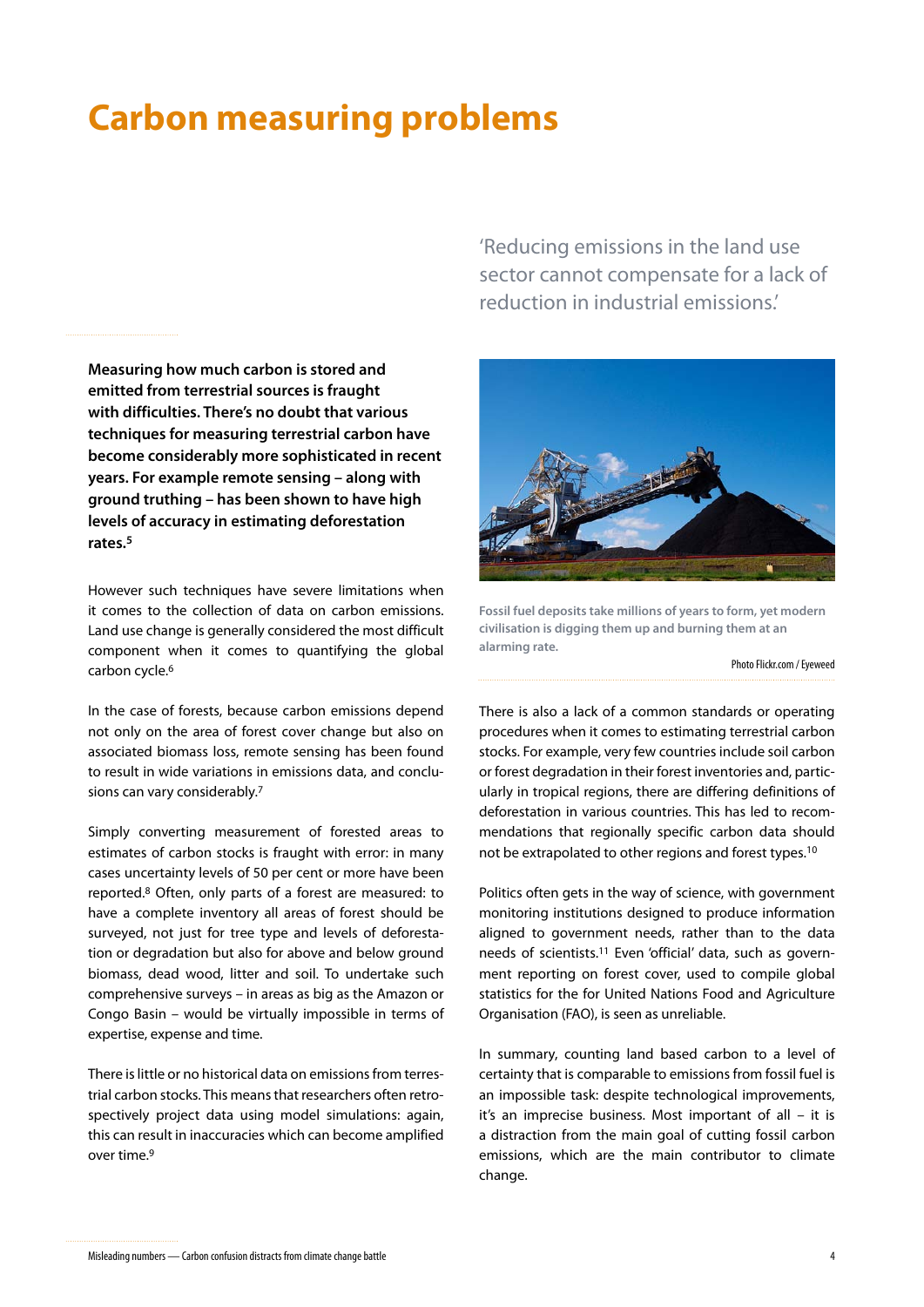#### **Kyoto and onwards**

## **REDD+**

**The 1997 Kyoto Protocol set quantified and legally binding commitments to limit or reduce GHG emissions, with industrialised countries required to reduce emissions by at least five per cent below 1990 levels within the 2008 to 2012 period.** 

Carbon accounting of land use, land use change and forestry – or LULUCF – was included in the 1997 Protocol. However, the issue has been a contentious one: there have been concerns that complicated terrestrial accounting measures can lead to abuse, including industrialised countries using the system to disguise a lack of any serious effort on reducing emissions.

While UN climate negotiations have sought to tighten LULUCF accounting, the rules by which it is governed are still judged to be lacking proper transparency and riddled with scientific uncertainty: this has resulted in a significant under-reporting of emissions and an over stating of removals – commonly referred to as the "LULUCF loopholes."

Recognising the difficulties in calculating emissions from terrestrial sources, the EU has traditionally taken a cautious approach, choosing to omit LULUCF accounting from its own climate related emissions reduction commitments.

While legislation has now been set out for an EU wide accounting framework for LULUCF, this will not be used in calculating the EU's stated aim of achieving an overall 20 per cent reduction in emissions by 2020. The European Commission says it will only consider proposing GHG targets for agriculture and forestry "once the accounting rules have proven their worth." 12

**REDD+ forms part of a 2010 UNFCCC agreement to "slow, halt and reverse forest cover and carbon loss."13 Under REDD+, developing countries receive payments for reducing deforestation and forest degradation, conserving forests and enhancing existing forest carbon stocks.** 

So far, negotiations on the implementation of REDD+ have focused on how to measure progress and calculate payments and whether this should be based on a broad package of social and environmental indicators or on emissions. Dealing with the complexities of instituting an emissions verification process was for some time a deeply divisive issue.

Many governments, and nongovernmental organisations (NGOs), advocate establishing a broad definition of progress and performance in the REDD+ framework. They argue that trying to comprehensively measure rates of carbon release and storage in forest areas is a difficult – perhaps impossible – task and focusing on emissions reductions as the sole determinant of performance will incentivise the wrong action. Instead results should be defined more broadly – in terms of improved policies and actions that address the drivers of forest loss.

There are others who say performance must also take account of measures to improve governance and respect for international obligations on human and indigenous peoples' rights. Meanwhile, a growing movement of environmental and indigenous peoples' organisations and governments are rejecting REDD+ mechanisms entirely, saying they are based on the marketisation or commodification of forests, rather than respect for forest peoples. Such moves, they argue, will not do anything to curb forest loss.